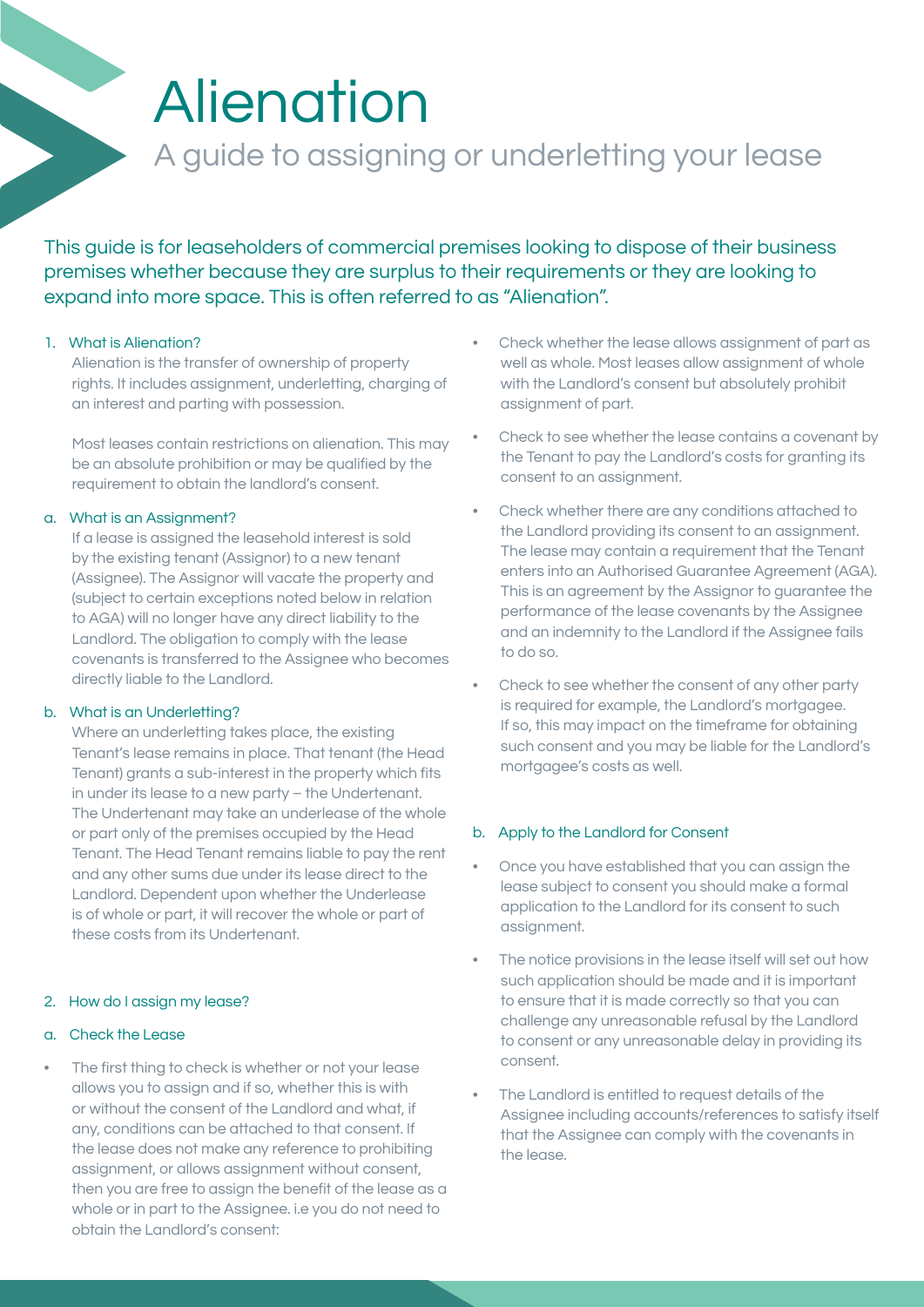## c. What documentation is required?

- The Landlord's consent will normally be formally documented in a Licence to Assign. This is prepared by the Landlord's solicitor and then circulated to the Assignor's solicitor and the Assignee's solicitor for their approval. The licence may include an Authorised Guarantee Agreement.
- Transfer/Deed of Assignment The leasehold interest in the lease itself has to be transferred between the Assignor and the Assignee. This will either be by way of Deed of Assignment or a Transfer dependent upon the term of the lease and whether it has been registered at HM Land Registry. The Assignor's solicitor will normally draft this and circulate it to the Assignee's solicitor for approval.
- A contract for the assignment of the lease may also be entered into and again this is drafted by the Assignor's solicitor and circulated to the Assignee's solicitor for approval.
- Following completion of the assignment, a Notice of Assignment has to be served by the Assignee on the Landlord/its solicitor and if applicable, the Assignee's solicitor will apply to the Land Registry to record the fact that the tenant (the registered proprietor) has changed.

#### 3. How do I underlet my lease?

#### a. Check the Lease

- As with assignment, the first thing to consider is whether or not your lease allows you to underlet and whether this is with or without consent. If the lease does not make any reference to prohibiting underletting, or allows underletting without consent, then you are free to underlet the premises demised by the lease as a whole or in part to the Undertenant ie you do not need to obtain the Landlord's consent.
- Check whether the lease allows underletting of part as well as whole.
- Check to see whether the lease contains a covenant by the Tenant to pay the Landlord's costs for granting its consent to an underletting.
- Check whether there are any conditions attached to the Landlord providing its consent to an underlease. The lease will usually contain a requirement that the Landlord approves the form of underlease or will set out the main terms of any underlease.
- Check to see whether the consent of any other party is required for example, the Landlord's mortgagee. If so, this may impact on the timeframe for obtaining such consent and you may be liable for the Landlord's mortgagee's costs as well.

#### b. Apply to the Landlord for Consent

- Once you have established that you can underlet subject to consent you should make a formal application to the Landlord for its consent to such underletting.
- The notice provisions in the lease itself will set out how such application should be made and it is important to ensure that it is made correctly so that you can challenge any unreasonable refusal by the Landlord to consent or unreasonable delay in providing its consent.
- Even though the Tenant will remain directly liable to the Landlord, the Landlord is still entitled to request details of the Undertenant including accounts/references to satisfy itself that the Undertenant can comply with the covenants in the lease, in case the Tenant fails to make these payments.

#### c. What documentation is required?

- The Landlord's consent will normally be formally documented in a Licence to Underlet. This is prepared by the Landlord's solicitor and then circulated to the Tenant's solicitor and the Undertenant's solicitor for their approval.
- Underlease The Tenant's solicitor will draft this and circulate it to the Undertenant's solicitor for approval. Once agreed a copy will be sent to the Landlord's solicitor for approval.
- An agreement for the granting of the Underlease may also be entered into and again this is drafted by the Tenant's solicitor and circulated to the Undertenant's solicitor for approval.
- Following completion of the Underlease, a Notice of Underletting has to be served by the Tenant on the Landlord/its solicitor.
- If applicable, the Undertenant's solicitor will apply to the Land Registry to register the Underlease.

#### 4. Other Options

- a. Surrender It may be that your Landlord is willing to negotiate a surrender of your lease rather than consenting to an assignment or underletting.
- A surrender is an agreement between both the Landlord and the Tenant to end the lease before the contractual expiry date.
- A Landlord will not usually be under any obligation to accept a surrender and it will be a question of negotiation between the parties as to whether this can be agreed. This is usually only possible if the landlord has another party interested in taking a lease of the premises or has plans to redevelop the premises itself.